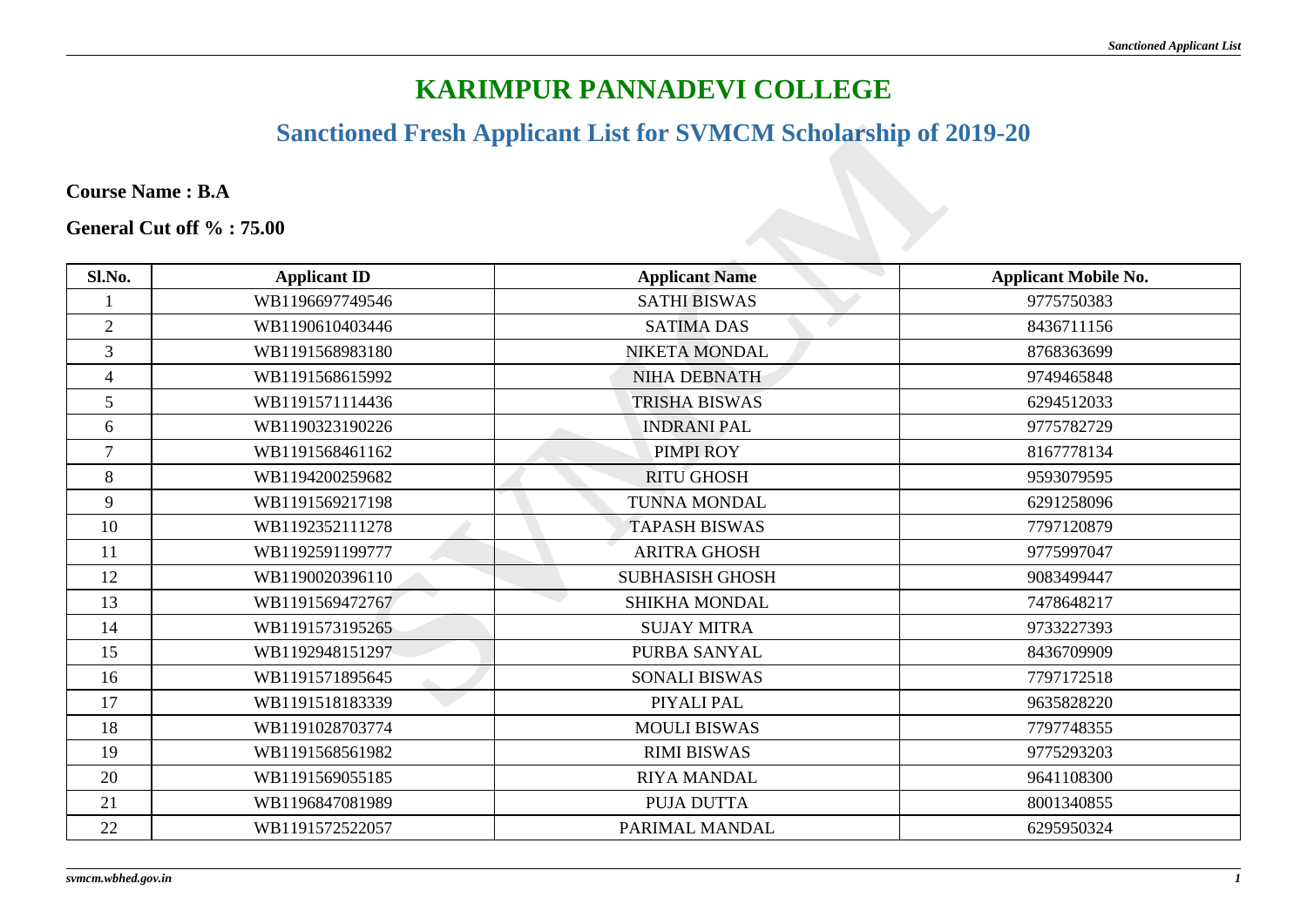| Sl.No. | <b>Applicant ID</b> | <b>Applicant Name</b>       | <b>Applicant Mobile No.</b> |
|--------|---------------------|-----------------------------|-----------------------------|
| 23     | WB1191569577154     | <b>RIYA MONDAL</b>          | 8927672470                  |
| 24     | WB1199875080725     | <b>KANIKA SARKAR</b>        | 9734166033                  |
| 25     | WB1194739930847     | <b>BIKRAM MONDAL</b>        | 8145166929                  |
| 26     | WB1194166885258     | <b>DONA MONDAL</b>          | 7029685714                  |
| 27     | WB1190446263057     | <b>SUMI PRAMANIK</b>        | 7797194355                  |
| 28     | WB1191568461150     | <b>NEHA SARKAR</b>          | 8370929023                  |
| 29     | WB1197617354247     | MRINMOYEE MONDAL            | 9635313135                  |
| 30     | WB1194057059262     | PABITRA DEBNATH             | 9732163530                  |
| 31     | WB1191573544466     | <b>SOMEN DAS</b>            | 7063556723                  |
| 32     | WB1191573119707     | <b>SONIA SAHA</b>           | 8001405579                  |
| 33     | WB1195721684492     | SAMOJIT PRAMANIK            | 7076243874                  |
| 34     | WB1191070783494     | <b>ANUSUA MANDAL</b>        | 7432813268                  |
| 35     | WB1196759175911     | <b>BARSHA MONDAL</b>        | 7076686007                  |
| 36     | WB1199494324696     | <b>LIMA MONDAL</b>          | 9382199051                  |
| 37     | WB1191573105301     | <b>RIYA GHATAK</b>          | 8145234743                  |
| 38     | WB1191573562467     | <b>SARMISTHA SARKAR</b>     | 7407195979                  |
| 39     | WB1194252876356     | <b>ARUP HALDAR</b>          | 9775689516                  |
| 40     | WB1191573796478     | <b>BIMALA PRAMANIK</b>      | 8001168207                  |
| 41     | WB1191572493215     | <b>RANA SARKAR</b>          | 8927115452                  |
| 42     | WB1193499432769     | <b>BANASREE MONDAL</b>      | 9593120990                  |
| 43     | WB1191444867804     | <b>MOUMITA PAL</b>          | 9875425688                  |
| 44     | WB1191572608495     | PRITI KARMAKAR              | 7872366925                  |
| 45     | WB1192219971275     | MOU MONDAL                  | 7557806599                  |
| 46     | WB1195288151851     | SOUVIK MONDAL               | 8537998901                  |
| 47     | WB1191572417618     | <b>SUMAN SEN</b>            | 8348493655                  |
| 48     | WB1198561835883     | <b>AKSHOYA KUMAR MISTRI</b> | 9732771272                  |
| 49     | WB1191571899219     | <b>SUBHAM BISWAS</b>        | 9614981443                  |
| 50     | WB1191572428400     | <b>BISWADEB SARKAR</b>      | 9064316865                  |
| 51     | WB1191568558393     | <b>RUSHI PRAMANIK</b>       | 9002346272                  |
| 52     | WB1191342381072     | <b>RUMI SARKAR</b>          | 9083203874                  |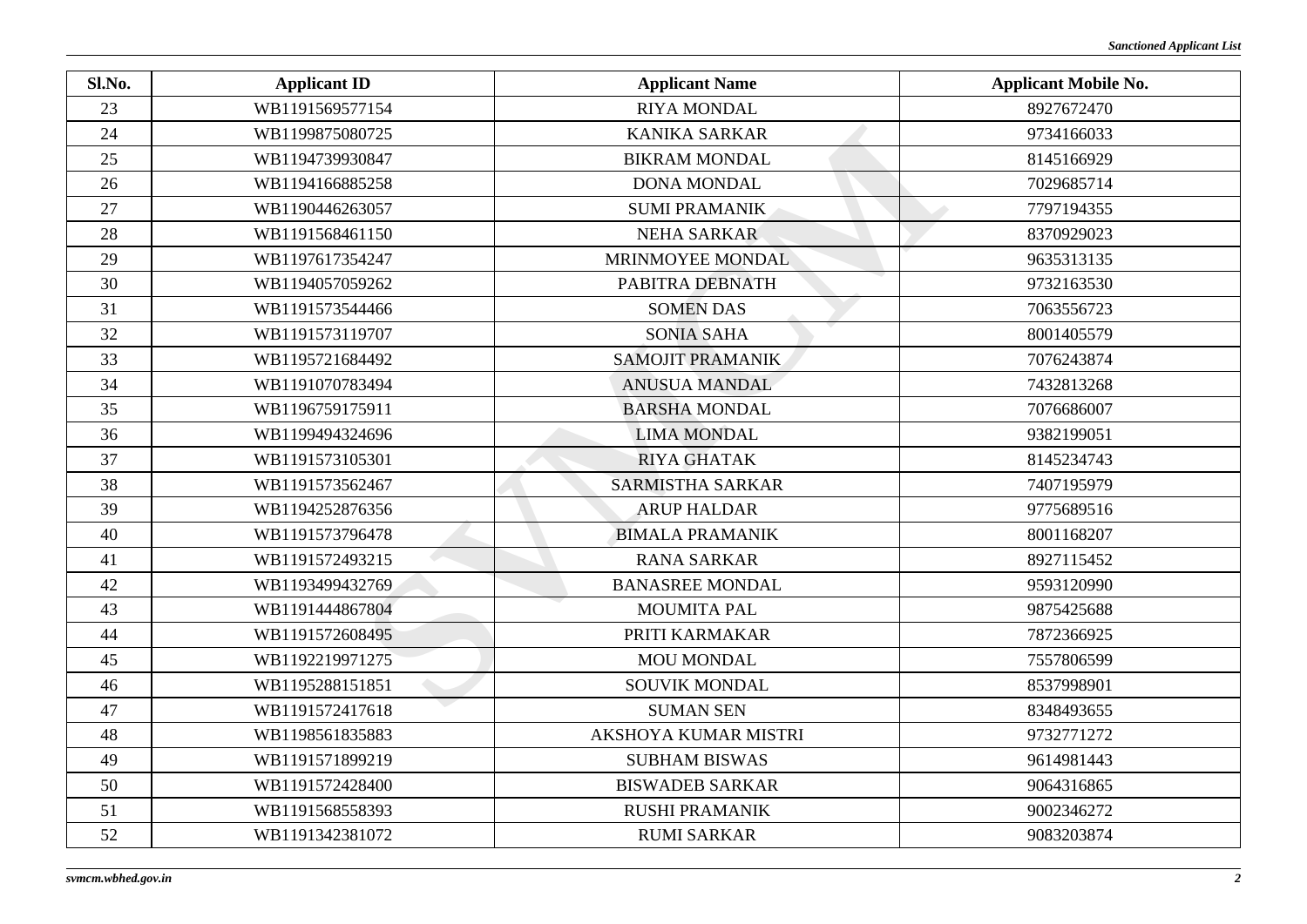| Sl.No. | <b>Applicant ID</b> | <b>Applicant Name</b>     | <b>Applicant Mobile No.</b> |
|--------|---------------------|---------------------------|-----------------------------|
| 53     | WB1199039553011     | <b>NIKETA BHUI</b>        | 9749054515                  |
| 54     | WB1191762631961     | PRIYANKA BISWAS           | 8768198454                  |
| 55     | WB1193046816368     | <b>RAJESH MONDAL</b>      | 7432865998                  |
| 56     | WB1193446377118     | PINTU GHOSH               | 7797124880                  |
| 57     | WB1191572932462     | <b>ANIMESH HALDER</b>     | 9932891254                  |
| 58     | WB1191571895656     | <b>SUBHAJIT SAHA</b>      | 8101261446                  |
| 59     | WB1190432314846     | PAPIYA GHOSH              | 7872761700                  |
| 60     | WB1191569836393     | <b>RAJESH HALDER</b>      | 7076186051                  |
| 61     | WB1191072409753     | PRAPTI SWARNAKAR          | 8145907291                  |
| 62     | WB1192673286711     | <b>SOURASHIS BHOWMICK</b> | 9933568485                  |
| 63     | WB1192326745513     | <b>DIPIKA NAG</b>         | 8945039911                  |
| 64     | WB1191572334853     | <b>DIPANKAR MANDAL</b>    | 7872018924                  |
| 65     | WB1190027618255     | <b>BIKRAM PRAMANICK</b>   | 8348220820                  |
| 66     | WB1196113600954     | RAKTIM BHATTACHARYYA      | 8436178734                  |
| 67     | WB1191568356772     | <b>SUPARNA PRAMANIK</b>   | 9382780813                  |
| 68     | WB1191569839974     | MOUMITA SINGHA ROY        | 8927356133                  |
| 69     | WB1193060496590     | <b>SUMONA CHOWDHURY</b>   | 8016289906                  |
| 70     | WB1199346566130     | <b>ASIMA DEY</b>          | 8637518965                  |
| 71     | WB1190380056006     | <b>SUPARNA MONDAL</b>     | 6294645958                  |
| 72     | WB1190066549203     | <b>BONASHREE PAL</b>      | 8348766154                  |
| 73     | WB1194444583527     | <b>SOUMADIP NATH</b>      | 8768827680                  |
| 74     | WB1191569847176     | <b>SAMAPTI MANDAL</b>     | 8768541966                  |
| 75     | WB1191571038839     | LIPIKA DAS BAIRAGYA       | 8348501596                  |
| 76     | WB1191043331023     | <b>JYOTIRMAY HALDAR</b>   | 9564915607                  |
| 77     | WB1194275431802     | <b>JHUMPA SARKAR</b>      | 8145831504                  |
| 78     | WB1191573368070     | <b>BIDISHA MONDAL</b>     | 7076562569                  |
| 79     | WB1191840988092     | <b>TULI BISWAS</b>        | 8927670108                  |
| 80     | WB1191568392766     | <b>SWASTIKA MONDAL</b>    | 9932595618                  |
| 81     | WB1191569919239     | <b>SUBHASIS PAL</b>       | 8371881168                  |
| 82     | WB1199029824354     | RANAPRATAP SINGHA ROY     | 8145764107                  |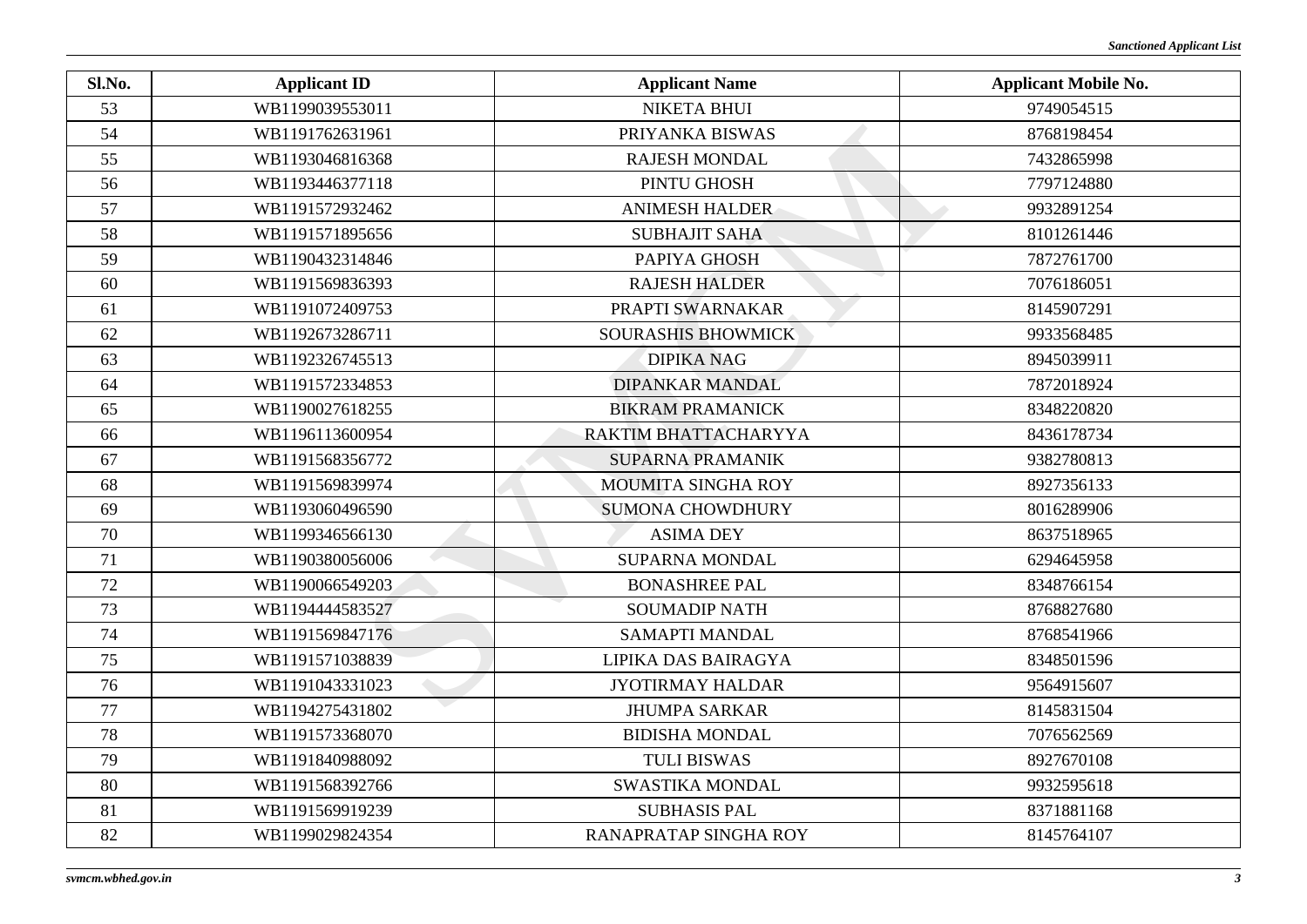| Sl.No. | <b>Applicant ID</b> | <b>Applicant Name</b>     | <b>Applicant Mobile No.</b> |
|--------|---------------------|---------------------------|-----------------------------|
| 83     | WB1195677006173     | <b>SUJOY DAS</b>          | 9641691723                  |
| 84     | WB1191768574483     | <b>SUSMITA BISWAS</b>     | 6294475399                  |
| 85     | WB1199789724159     | <b>SUROVI SARKAR</b>      | 6296304783                  |
| 86     | WB1191569836348     | <b>DIPANWITA SAHA</b>     | 9733886465                  |
| 87     | WB1198750448858     | <b>SHILPI SARKAR</b>      | 7718566573                  |
| 88     | WB1199840055756     | <b>RIMI MONDAL</b>        | 8145969021                  |
| 89     | WB1197298524757     | <b>BITTU MONDAL</b>       | 9593741324                  |
| 90     | WB1191582734021     | <b>SUNANDA BISWAS</b>     | 6295242831                  |
| 91     | WB1191569055150     | <b>DIYA MONDAL</b>        | 9564571390                  |
| 92     | WB1191573789300     | <b>RAJENDRA MALLICK</b>   | 6294045686                  |
| 93     | WB1191568299184     | <b>RANA BISWAS</b>        | 6297265628                  |
| 94     | WB1191569490748     | <b>RAJU HALDER</b>        | 7063797046                  |
| 95     | WB1191569044373     | <b>BIKRAM CHAKRABORTY</b> | 9641174168                  |
| 96     | WB1194586026731     | <b>JHUMKI SARKAR</b>      | 9083424230                  |
| 97     | WB1191573029702     | <b>AISHAWARYA SAHA</b>    | 7797752701                  |
| 98     | WB1191571982051     | <b>CHUMKI KARMAKAR</b>    | 8927965801                  |
| 99     | WB1191569307180     | <b>JAYASHREE DARANI</b>   | 8348650154                  |
| 100    | WB1191568518791     | <b>SONALI DEBNATH</b>     | 9733780723                  |
| 101    | WB1197962067394     | SHUBHANKAR KARMAKAR       | 9002402537                  |
| 102    | WB1194536908239     | DEBARGHA CHAKRABORTY      | 8101548467                  |
| 103    | WB1198588209430     | <b>SHIULI SARKAR</b>      | 8509078228                  |
| 104    | WB1197812522664     | <b>SUMON DAS</b>          | 8145808336                  |
| 105    | WB1193513703268     | <b>AMRITA MONDAL</b>      | 8371888055                  |
| 106    | WB1199602706248     | <b>ANKITA SAHA</b>        | 8538867577                  |
| 107    | WB1193636803203     | PRIYA BISWAS              | 8145183549                  |
| 108    | WB1193247363922     | <b>BEAUTY PRAMANIK</b>    | 8016424676                  |
| 109    | WB1191569847196     | PROLAY GHOSH              | 7797000894                  |
| 110    | WB1193108957602     | PRIYA HALDAR              | 7602523802                  |
| 111    | WB1191573576870     | <b>SURAJ PRAMANIK</b>     | 7029753273                  |
| 112    | WB1197215045802     | <b>SOMA HALDAR</b>        | 9564377450                  |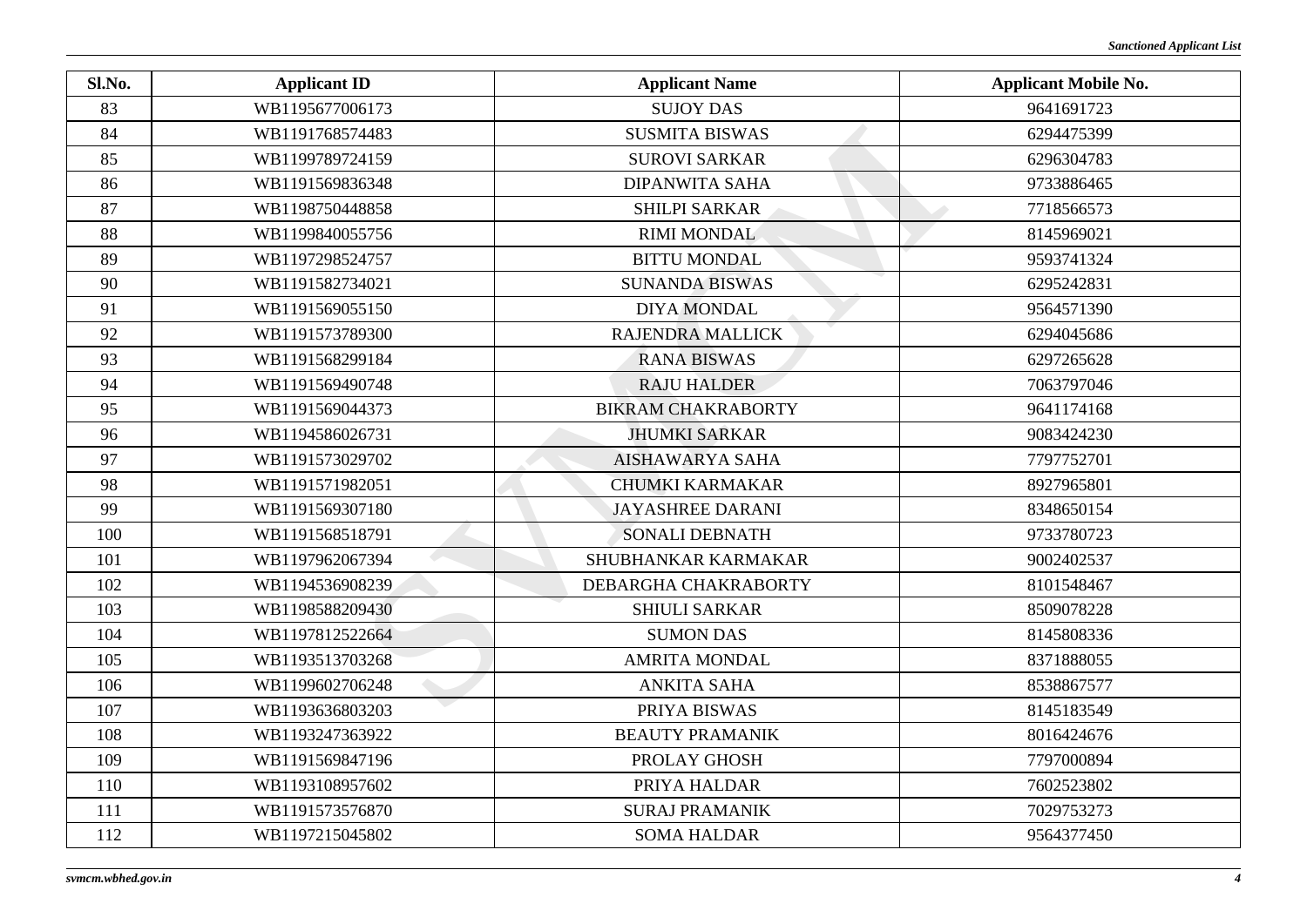| Sl.No. | <b>Applicant ID</b> | <b>Applicant Name</b> | <b>Applicant Mobile No.</b> |
|--------|---------------------|-----------------------|-----------------------------|
| 113    | WB1191571809253     | NABYENDU KARMAKAR     | 8373863014                  |
| 114    | WB1196685449283     | SUPARNA BISWAS        | 9134488077                  |
| 115    | WB1191569919222     | <b>SUMON PAL</b>      | 9134221752                  |
| 116    | WB1192663449300     | PRITI MONDAL          | 8695751688                  |
| 117    | WB1191569757158     | SOUVIK SARKAR         | 7602688412                  |
| 118    | WB1190287521776     | PARTHA BISWAS         | 9134730344                  |
| 119    | WB1191573620107     | <b>APURBA TEWARY</b>  | 6296755768                  |
|        |                     |                       |                             |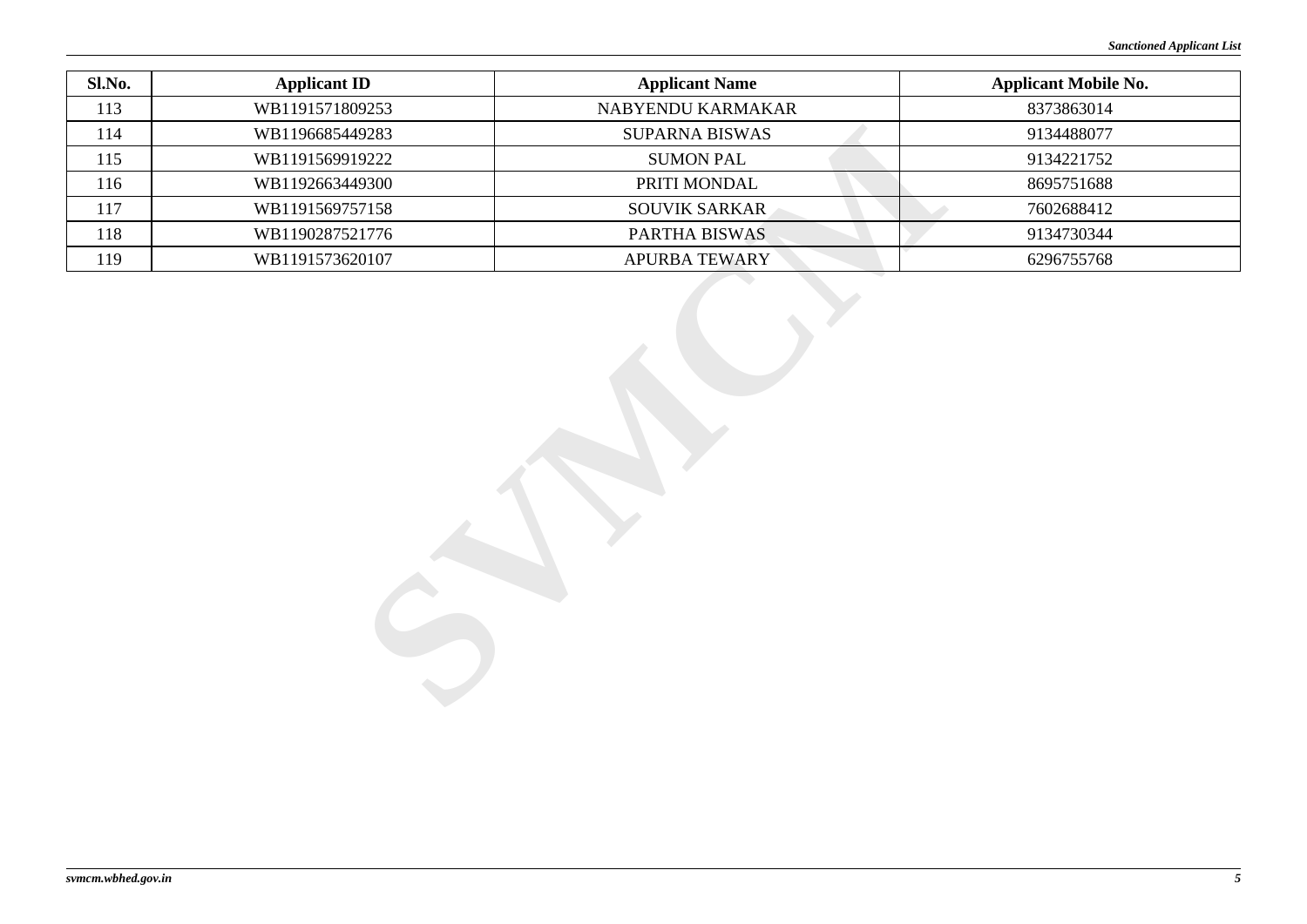# **KARIMPUR PANNADEVI COLLEGE**

### **Sanctioned Renewal Applicant List for SVMCM Scholarship of 2019-20**

#### **Course Name : B.A**

|                         |                       | <b>Sanctioned Renewal Applicant List for SVMCM Scholarship of 2019-20</b> |                             |
|-------------------------|-----------------------|---------------------------------------------------------------------------|-----------------------------|
| <b>Course Name: B.A</b> |                       |                                                                           |                             |
| Sl.No.                  | <b>Applicant ID</b>   | <b>Applicant Name</b>                                                     | <b>Applicant Mobile No.</b> |
|                         | WB1181537364366       | PRIYA GHOSH                                                               | 8436798930                  |
| $\overline{2}$          | WB1181539096014       | <b>BISWADIP SARKAR</b>                                                    | 8327427464                  |
| $\overline{3}$          | WB1180156439556       | <b>SANTANA BISWAS</b>                                                     | 9647246958                  |
| $\overline{4}$          | WB1185115067938       | SUBHASRI KARMAKAR                                                         | 9593047084                  |
| 5                       | WB1181538577649       | <b>SANGITA MANDAL</b>                                                     | 7074453514                  |
| 6                       | WB1188117379011       | <b>ROKY MONDAL</b>                                                        | 8372029918                  |
| $\tau$                  | WB1171510285295       | <b>MRINMOY SAHA</b>                                                       | 9609289392                  |
| 8                       | WB1181542616918       | <b>PUJA PAL</b>                                                           | 9609192135                  |
| 9                       | WB1181921021625       | <b>SARA BISWAS</b>                                                        | 9635959519                  |
| 10                      | WB1184853428464       | <b>SUMAN KARMAKAR</b>                                                     | 7550824107                  |
| 11                      | WB1181536831547       | <b>PUJA PRAMANIK</b>                                                      | 7797694043                  |
| 12                      | WB1185756810951       | PRITESH CHOWDHURI                                                         | 9083662066                  |
| 13                      | WB1180141427623       | PRITHA SARKAR                                                             | 8768781353                  |
| 14                      | WB1181536917969       | <b>SUBHANKAR GHOSH</b>                                                    | 8372071485                  |
| 15                      | WB1183043639014       | <b>ISHITA BISWAS</b>                                                      | 6295481562                  |
| 16                      | WB1187744358720       | <b>SIULI GHOSH</b>                                                        | 9382182318                  |
| 17                      | WB1181543308084       | <b>SUDIPTA SHIL</b>                                                       | 9609482497                  |
| 18                      | WB1186567803964       | <b>DONA PRAMANIK</b>                                                      | 9593696366                  |
| 19                      | N)<br>WB1171509421204 | PAPPU BISWAS                                                              | 7797177176                  |
| 20                      | WB1181542696066       | <b>MUNMUN PAL</b>                                                         | 9775632356                  |
| 21                      | WB1181538642416       | <b>DIPENDU PAL</b>                                                        | 9134087230                  |
| 22                      | WB1181538898049       | <b>MOITREE SAHA</b>                                                       | 9933409818                  |
| 23                      | WB1181542616886       | <b>SIMPI PAL</b>                                                          | 9564941417                  |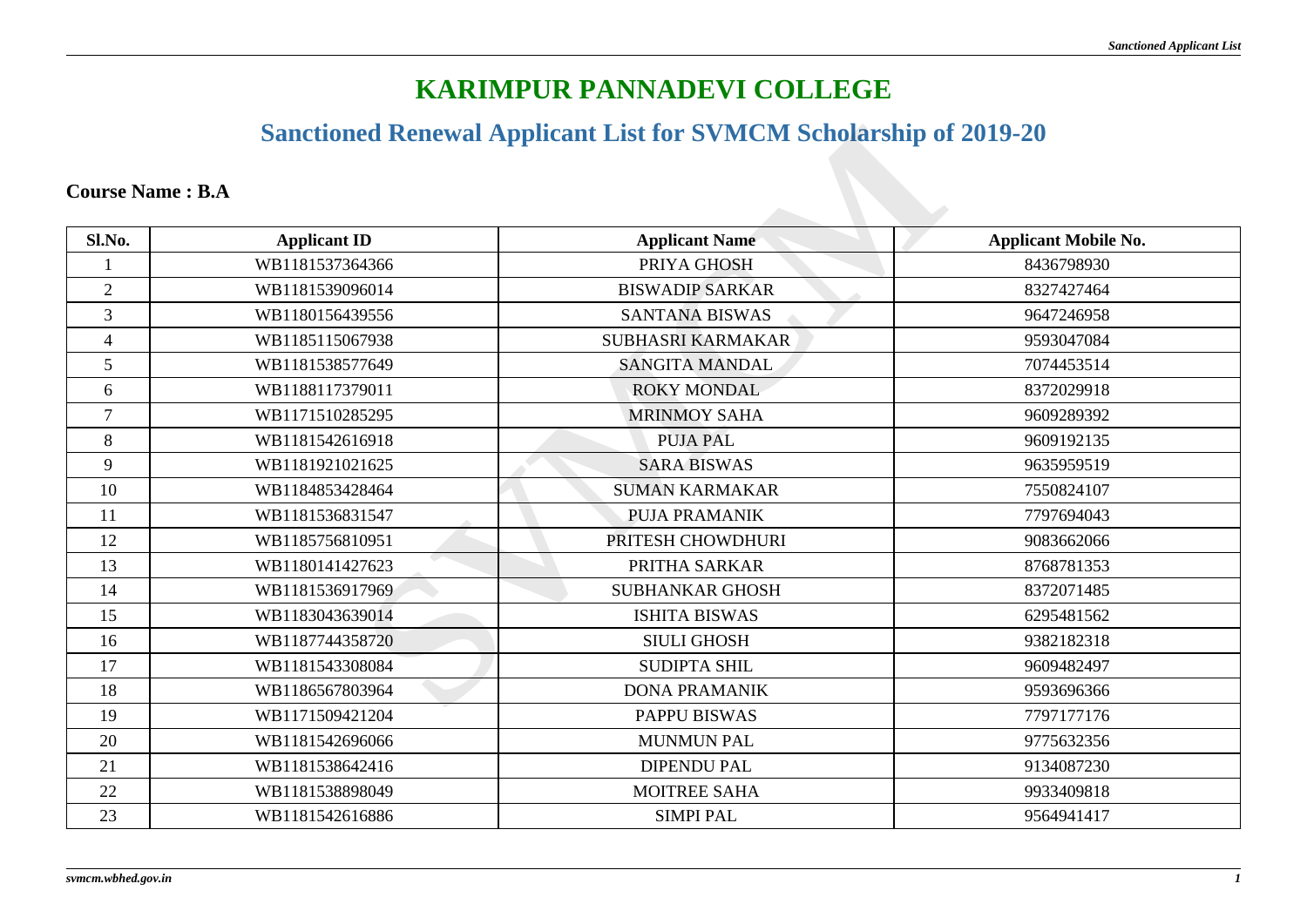| Sl.No. | <b>Applicant ID</b> | <b>Applicant Name</b> | <b>Applicant Mobile No.</b> |
|--------|---------------------|-----------------------|-----------------------------|
| 24     | WB1187979595204     | PRANAB PAL            | 8145192017                  |
| 25     | WB1185770237842     | PRITI MANDAL          | 7384086601                  |
| 26     | WB1181538901616     | <b>JAYA SAHA</b>      | 8695494293                  |
| 27     | WB1180855614604     | <b>TITHI MANDAL</b>   | 9382540136                  |
| 28     | WB1181342533212     | <b>MOUMITA BISWAS</b> | 8609321301                  |
| 29     | WB1181536752393     | <b>SANTANU PAL</b>    | 8537090014                  |
| 30     | WB1185730597681     | <b>BANTI PAL</b>      | 8609475580                  |
| 31     | WB1181539272448     | <b>KUNTAL BISWAS</b>  | 7431850692                  |
| 32     | WB1181539240026     | <b>RIYA PAL</b>       | 8609725181                  |
| 33     | WB1182835892905     | <b>NILESH BISWAS</b>  | 6295528107                  |
| 34     | WB1171506337790     | <b>BIKRAM SARKAR</b>  | 8001213528                  |
| 35     | WB1181537954754     | SHIULY SARKAR         | 9800508752                  |
| 36     | WB1181540899643     | <b>DIPANKAR ROY</b>   | 7432865021                  |
|        |                     |                       |                             |